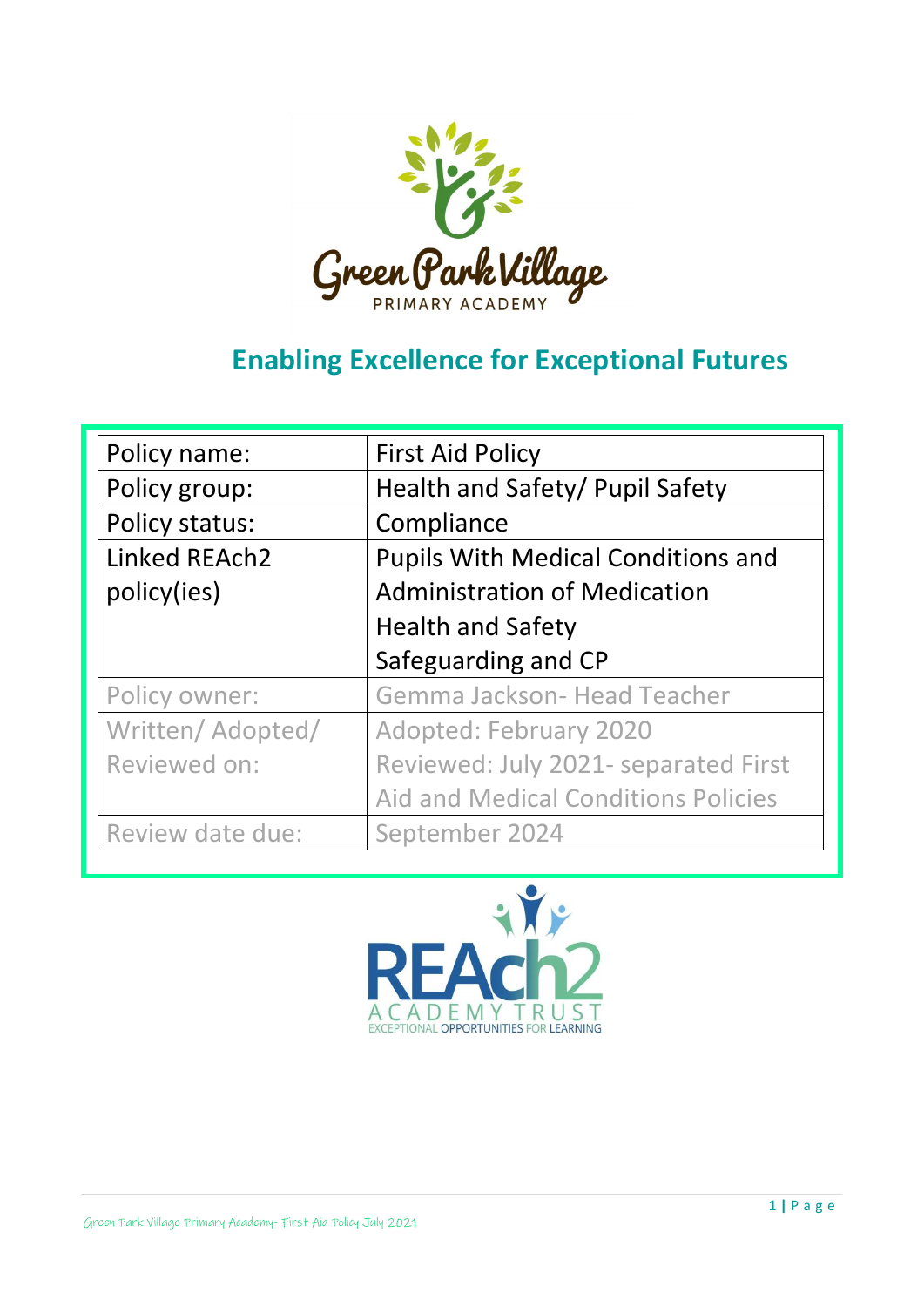# **Dealing with Injuries**

# **Overview for First Aid provision**

# **Objectives**

Green Park Village Primary Academy will ensure that all stakeholders- pupils, staff, contractors and visitorshave the right to feel safe and well and know that they will be attended to with due care when in need of First Aid.

First Aid is defined as being: **the help given to someone who is injured or ill to keep them safe and to cause no further harm. The role of a First Aider is to give someone this help (St John's Ambulance).**

# **Aims:**

- To administer First Aid to a pupil when in need in a competent and timely manner.
- To communicate a pupil's health problems to parents when considered necessary.
- To provide supplies and facilities to cater for the administering of First Aid.
- To maintain a sufficient number of staff members trained with a Paediatric First Aid Certificate.
- To refresh the training on a regular basis.

# **Implementation**

The vast majority of academy-based injuries require minimal treatment and can be dealt with by most members of staff acting in a sensitive and caring manner. However, staff are not expected to deal with First Aid issues if they do not feel confident or competent to do so.

The academy has trained Paediatric First Aiders in the Early Years Foundation Stage and across the academy.

*Additional training is given if children with diagnosed medical conditions are admitted and a care plan is formulated and agreed between medical professionals, parents/ carers and the academy (refer to Pupils With a Medical Condition and Administration of Medicine Policy).*

# **Responsible person(s)**

- A list of Paediatric First Aiders are displayed in all classrooms, offices and the staffroom.
- Gemma Jackson, Head Teacher, is the person responsible for the strategic overview of First Aid provision.
- Lucy Newman, Administrator, is the person responsible for the operational overview of First Aid provision.

# **Monitoring of First Aid Provision, Resources and Incidents**

#### **Resources**

All First Aid boxes/bags are checked weekly by the Administrator and contents replenished. All staff using the First Aid boxes/ bags are requested to advise the Administrator if they observe that any contents are depleted in-between the weekly checks by bringing the First Aid box/bag to the office for immediate replenishment. A contents list is in the first-aid box/bag.

# **Provision and incidents**

First Aid administered is reviewed weekly (school records are examined by child and by type of incident) as an extension to the vulnerable pupils' meeting. Any unusual patterns (frequency of First Aid, type of minor injury, type and location of activity prior to the injury) will be recorded (on CPOMS) and monitored as part of the monitoring of vulnerable pupils. Types of minor injury in certain areas or from certain activity in the school will be monitored as part of operational practice review. A health and safety inspection of the site or risk assessment of site or activity may be reviewed in response in order to minimise risk of repeat harm to children.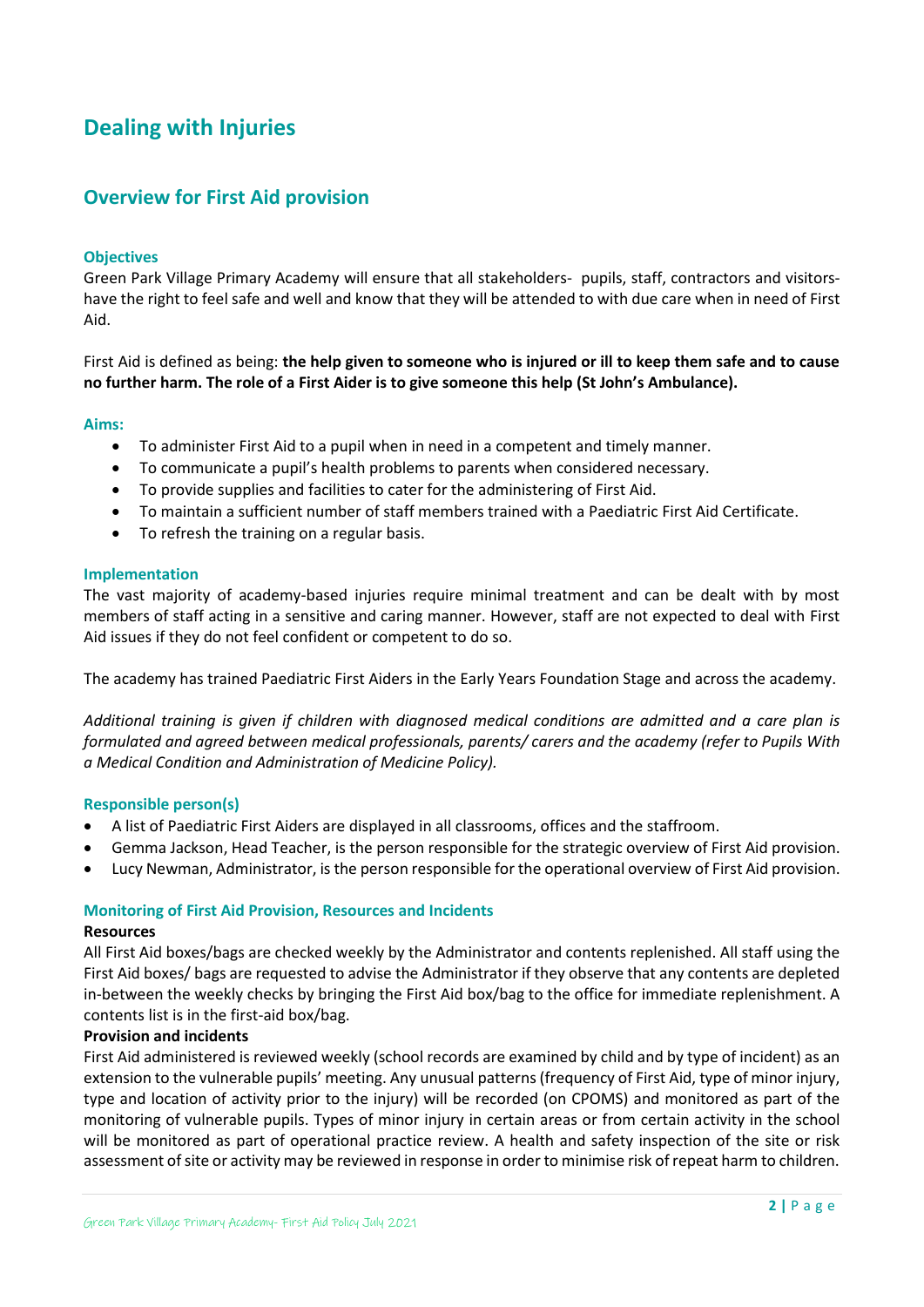# **Location & Storage of First Aid Equipment**

First Aid equipment is stored in the medical room, situated off the ground floor corridor and in the sick bay (within the school office). Stock is regularly checked and ordered by the Administrator.

Each classroom has its own First Aid box/ bag containing those items which are frequently used, such as plasters and wipes, located on a labelled shelf (cupboard above the classroom sink).

Administration of First Aid forms (triplicate books) are located with the First Aid boxes/ bags.

# **Minimal injuries**

All First Aid administered is recorded in a triplicate book held by each staff member/ with each First Aid box / bag. This could either in the classroom (if First Aid is administered by the Class Teacher or Learning Support Assistant) or held at the main office (if First Aid is administered by the office staff). The record details the type of injury and what First Aid was administered. The Administrator and Head Teacher monitor the records at least once a term.

Parents of all pupils who receive First Aid, will receive a completed record (white copy) indicating the nature of the injury, any treatment given and the name of the adult providing the First Aid.

*Yellow copies go to pupil files for monitoring and reference. Pink copies remain with the First Aider and are archived in line with GDPR policy.* 

# **Head Injuries**

Ice packs are available in each classroom or in the medical room (ground floor). All head injuries, even minor bumps are recorded in the First Aid triplicate books. For all head injuries, parents/ carers will be called by the Administrator or the adult administering First Aid. Parents and carers are given the white copy of the First Aid record. The Administrator and Head Teacher monitor the records at least once a term.

*Yellow copies go to pupil files for monitoring and reference. Pink copies remain with the First Aider and are archived in line with GDPR policy.* 

# **Reporting of RIDDOR injuries**

RIDDOR stands for the Reporting of Injuries, Diseases and Dangerous Occurrences Regulations 2013. Green Park Village Primary Academy is required to keep records and report certain incidents to the Health and Safety Executive (HSE) within 10 days of the incident.

Under the regulations, the academy must report:

- Deaths;
- Specified injuries (see below);
- Over 7 day injuries;
- An accident causing injury and taken from the scene to hospital;
- A specified dangerous occurrence, where something could have resulted in an injury;
- Specified occupational diseases.

The list of 'specified injuries' in RIDDOR 2013 are (regulation 4):

- fractures, other than to fingers, thumbs and toes;
- amputations;
- any injury likely to lead to permanent loss of sight or reduction in sight;
- any crush injury to the head or torso causing damage to the brain or internal organs;
- serious burns (including scalding) which: covers more than 10% of the body